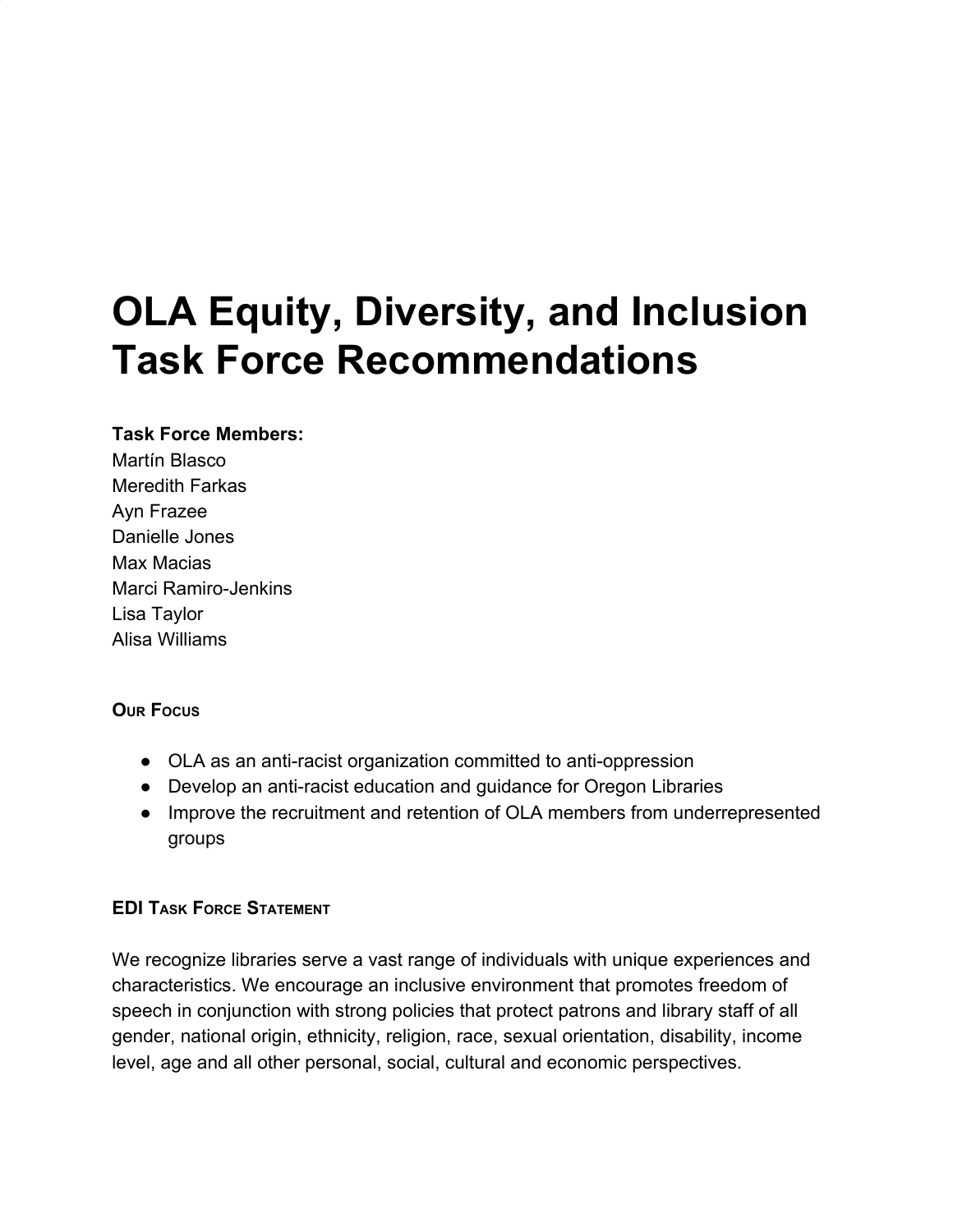#### **EDI TASK FORCE RECOMMENDATIONS FOR IMPROVEMENT**

### **1. Affirm OLA's commitment to Equity, Diversity, and Inclusion and anti-racism**

Recommended actions:

- Develop an anti-racist statement or policy that applies to all OLA activities. The committee noticed very little on the OLA website that spoke to a commitment to equity, diversity, and inclusion.
- Develop EDI-focused training for OLA Leaders and committee members to help them increase inclusiveness and identify equity issues in current policies and practices.
- Convert the EDI Task Force into permanent committee or division with representation and a voting role on the board.
- The EDI Committee's Charge should include auditing existing OLA and OLA unit activities to look for equity gaps and ways to increase diversity.
- Each OLA division should have one of their unit board members or leaders serve on the OLA EDI Committee. This will ensure that the EDI Committee is aware of the breadth of what is happening in OLA and that anti-racist library workers are embedded in all OLA divisions.
- Create guidelines and/or a checklist for guest editors for OLAQ to refer to as they consider article proposals. A member of the OLAQ Editorial Board should also serve on the EDI Committee.
- OLA units should consider adding criteria to all scholarships that give preference to applicants from diverse cultural/ethnic backgrounds and/or historically marginalized groups.
- Communicate to library leadership in Oregon the necessity of enhancing the cultural awareness of current staff.
- The OLA Board and other unit leaders should develop a practice of asking "how could this better support OLA's EDI goals?" when developing new programs,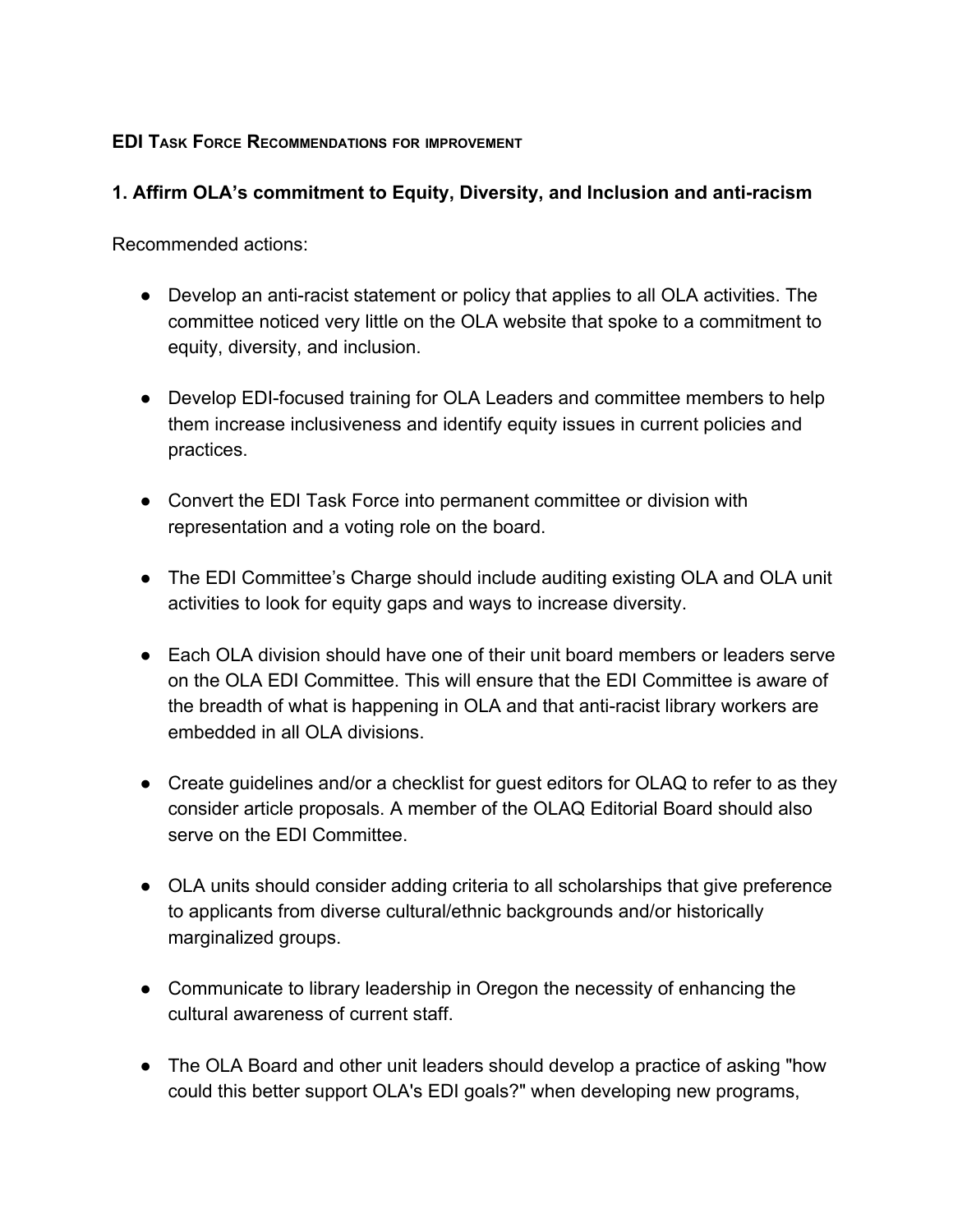services, or policies or evaluating current ones. The Board should require that all proposals that come to the OLA Board include information on how they support OLA's EDI goals.

● Develop an award for individuals or libraries who have demonstrated success in building environments and/or programs that foster diversity and inclusiveness.

## **2. Improve the diversity within OLA with recruitment, retention, and support.**

Recommended actions:

- Develop and conduct a survey of non-and-former-members to assess recruitment, retention, and inclusiveness issues OR conduct a needs assessment of Oregon Library workers from underrepresented groups to determine how OLA can better recruit, retain, and support them. Responses from the survey/assessment should inform OLA's strategic planning work.
- To encourage the development of leaders of color in Oregon, the OLA Leadership Committee should offer one of its three leadership development scholarships explicitly to applicants from diverse cultural/ethnic backgrounds and/or historically marginalized groups. LIOLA should also explicitly give preference to accepting applicants from diverse cultural/ethnic backgrounds and/or historically marginalized groups.
- Consider developing a mentoring program specifically for early-career library workers of color that pairs them with experienced mentors of color. OR Train a group of library workers to listen to other library workers when they have issues regarding bias, discrimination, etc. This allows people to vent, have someone listen to them in a non-judgemental manner and then decide what to do next. Similar to the **LITE Listener program** at Portland Community College.

# **3. Support anti-racist libraries and librarianship in Oregon with educational resources.**

Recommended actions:

• OLA, perhaps in collaboration with the State Library should develop an EDI Toolkit for library administrators and managers focused on EDI management that includes, but is not limited to, the following: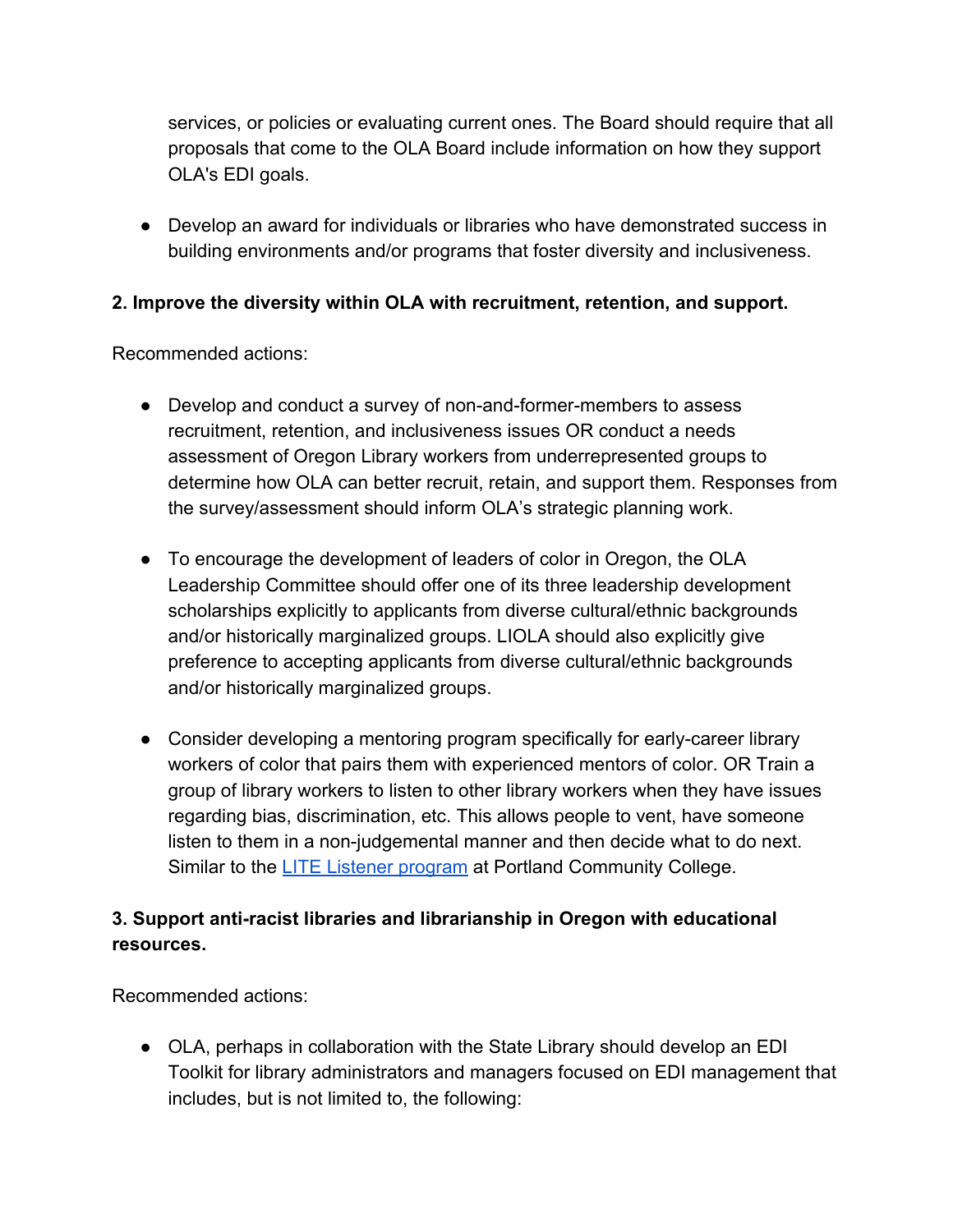- enhancing the cultural awareness of staff and hiring for cultural awareness;
- $\circ$  increasing diversity through job postings and hiring practices to bring library staffing in line with community demographics;
- supporting staff from underrepresented groups;
- developing anti-racist policies;
- developing specific recommendations for holding employees of Oregon libraries accountable for biased racist behavior;
- $\circ$  adding a statement on the library's commitment to diversity, equity, and inclusion to position descriptions open for library staff;
- $\circ$  conducting ongoing equity evaluations to determine whether library policies, procedures, services, programming, or collections inequitably impact or inequitably serve members of their community. Re-examine and set goals;
- providing examples of antiracist analysis of library policies;
- providing guidelines for responding to hate speech, hate crimes, and hate propaganda at the library;
- developing a pathway for library staff to report microaggressions, emotional labor, or to share library experiences and scenarios that reflect racial inequity, disadvantages, or oppression;
- recommending library directors and managers let BIPOC (Black, Indigenous, and People of Color) library employees and volunteers to participate in affinity groups and safe spaces.
- OLA, perhaps in collaboration with the State Library, should develop standalone educational experiences and toolkits to support learning about EDI issues for all library workers. We suggest the following topics:
	- examining privilege and biases;
	- becoming an ally (bystander training);
	- looking at policies and practices for equity gaps;
	- creating inclusive organizations.
- Develop ways to showcase projects, policies, and efforts from all types of Oregon libraries recognizing outstanding achievement in the areas of diversity, equity, and inclusion.